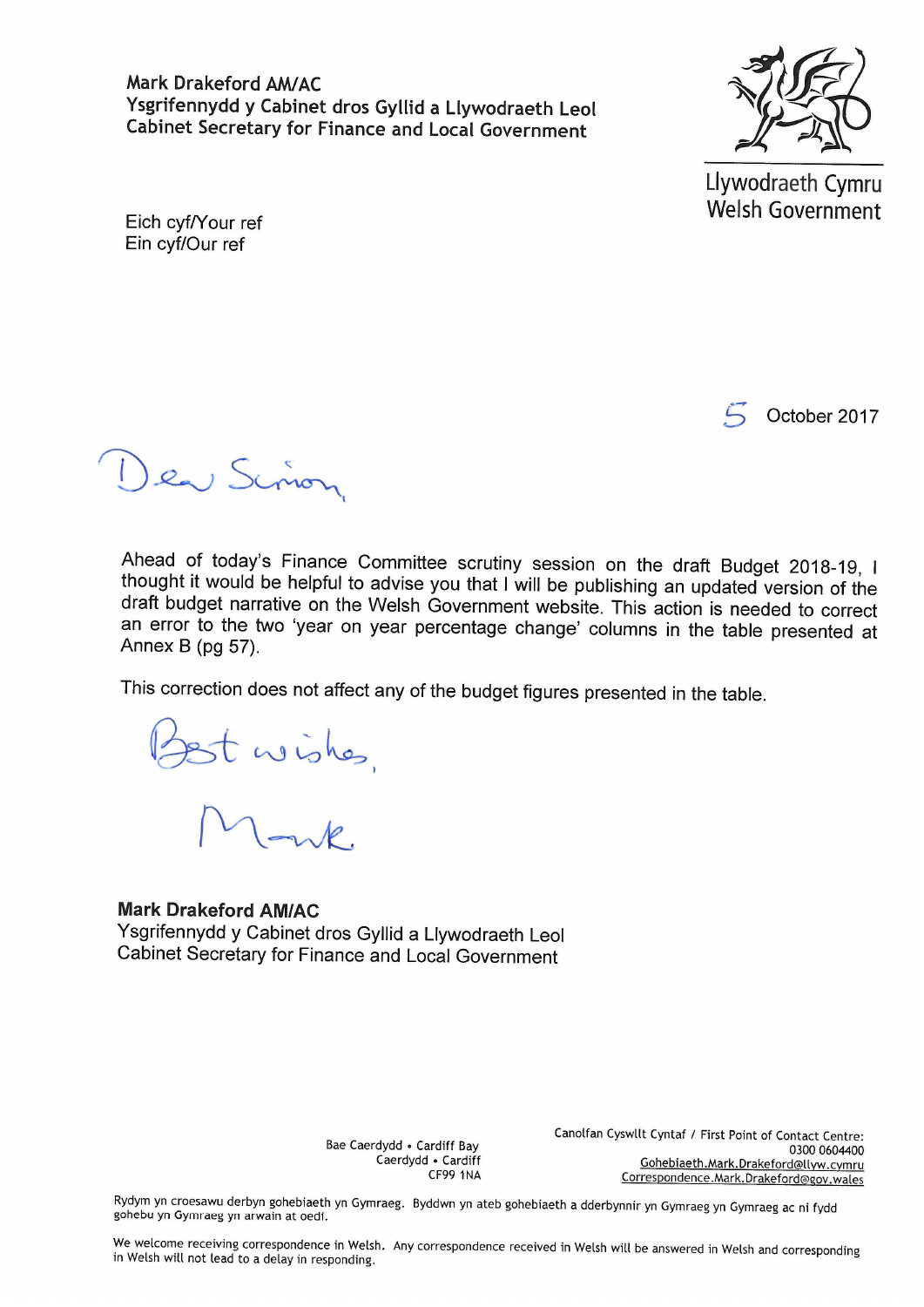## **Published Version**

| <b>RESOURCE</b>                                                  | £000s                                              |                                                   |                                    |                                                |                                                   |                             |                                                |  |  |
|------------------------------------------------------------------|----------------------------------------------------|---------------------------------------------------|------------------------------------|------------------------------------------------|---------------------------------------------------|-----------------------------|------------------------------------------------|--|--|
|                                                                  | 2017-18                                            | 2018-19                                           |                                    |                                                | 2019-20                                           |                             |                                                |  |  |
| <b>MAIN EXPENDITURE GROUPS</b>                                   | <b>Supplementary</b><br><b>Budget June</b><br>2017 | <b>New Plans</b><br><b>Draft</b><br><b>Budget</b> | <b>Year on</b><br>Year<br>% Change | Year on<br>Year<br>% Change<br>(Real<br>Terms) | <b>New Plans</b><br><b>Draft</b><br><b>Budget</b> | Year on<br>Year<br>% Change | Year on<br>Year<br>% Change<br>(Real<br>Terms) |  |  |
| Health, Wellbeing and Sport                                      | 7,065,650                                          | 7,231,208                                         | $2.90\%$                           | 0.77%                                          | 7,435,361                                         | 2.89%                       | 1.14%                                          |  |  |
| <b>Local Government</b>                                          | 3,298,256                                          | 3,341,721                                         | $1.94\%$                           | $-0.24%$                                       | 3,256,589                                         | $-2.58%$                    | $-4.14%$                                       |  |  |
| <b>Communities and Children</b>                                  | 371,068                                            | 397,155                                           | $7.03\%$                           | 5.38%                                          | 406,366                                           | $2.48\%$                    | 0.65%                                          |  |  |
| Economy and Infrastructure                                       | 821,982                                            | 800,497                                           | $-1.27%$                           | $-4.11%$                                       | 766,655                                           | $-4.12%$                    | $-5.79%$                                       |  |  |
| Education                                                        | 1,478,335                                          | 1,465,877                                         | $1.97\%$                           | $-2.37%$                                       | 1,436,289                                         | $-2.00\%$                   | $-3.62%$                                       |  |  |
| <b>Environment and Rural Affairs</b>                             | 282,424                                            | 243,034                                           | $-14.70%$                          | $-15.27%$                                      | 234,475                                           | $-3.03%$                    | $-5.10%$                                       |  |  |
| <b>Central Services and Administration</b>                       | 293,775                                            | 284,313                                           | $-0.07%$                           | $-4.71%$                                       | 273,828                                           | $-3.57%$                    | $-5.26%$                                       |  |  |
| <b>Total Welsh Government MEG</b><br><b>Resource Allocations</b> | 13,611,490                                         | 13,763,805                                        |                                    |                                                | 13,809,563                                        |                             |                                                |  |  |